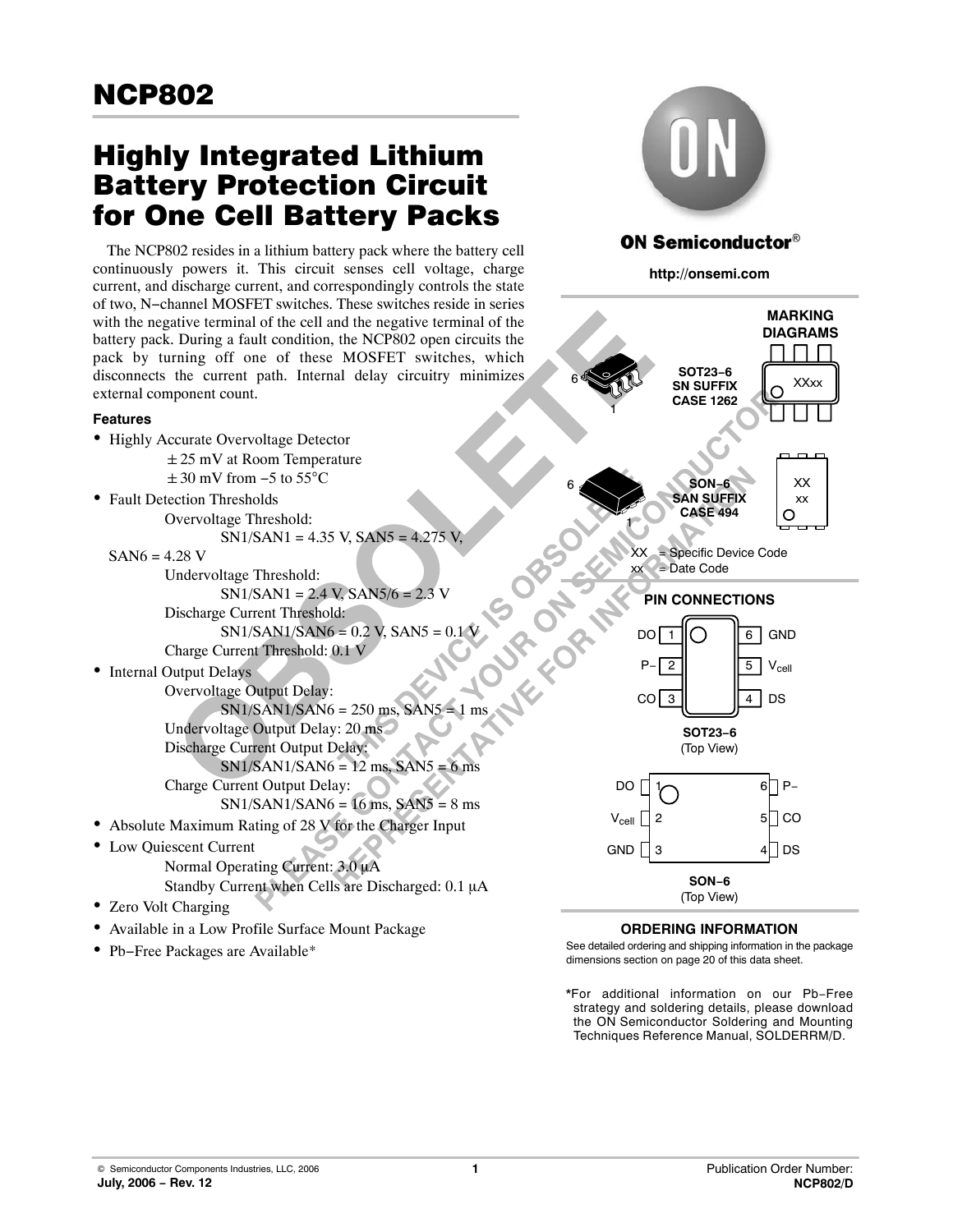

**Figure 1. Typical One Cell Lithium Ion Battery Pack**



**Figure 2. Detailed Block Diagram**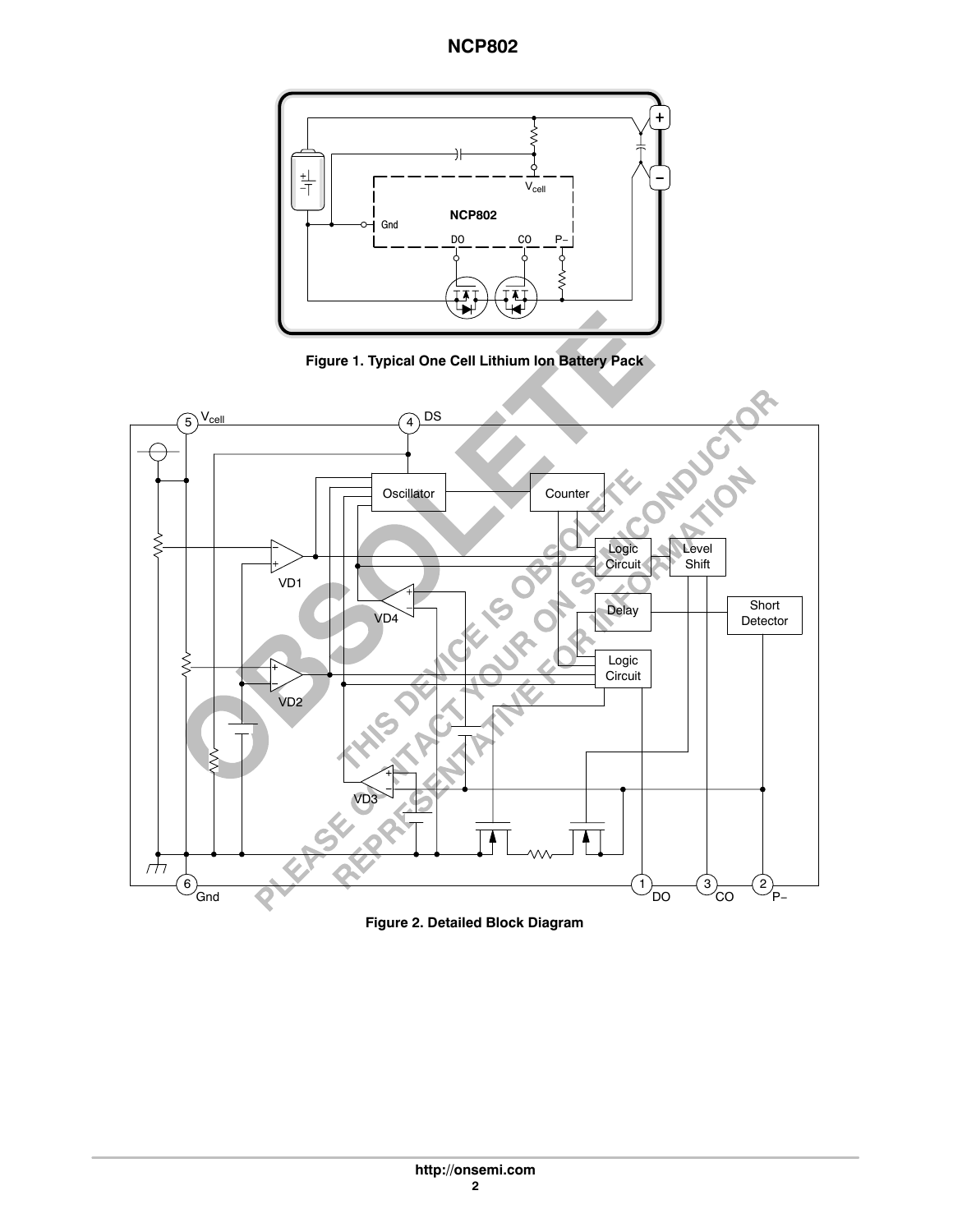### **PIN FUNCTION DESCRIPTION**

| Pin $#$<br>SOT23-6 | Pin#<br>SON-6 | Symbol     | <b>Description</b>                                                                                                                                   |
|--------------------|---------------|------------|------------------------------------------------------------------------------------------------------------------------------------------------------|
|                    |               | DO         | This output connects to the gate of the discharge MOSFET allowing it to enable or disable<br>battery pack discharging.                               |
| 2                  | 6             | $P-$       | This is the charger negative input pin. It connects to the excess current detectors and serves as<br>the common node for the CO pin during turn-off. |
| з                  | Ð             | CO         | This output connects to the gate of the charge MOSFET switch allowing it to enable or disable<br>battery pack charging.                              |
|                    |               | DS         | This is the delay time reduction pin.                                                                                                                |
| 5                  | 2             | $V_{cell}$ | This input connects to the positive terminal of the cell for voltage monitoring and provides<br>operating bias for the integrated circuit.           |
| 6                  | 3             | Gnd        | This is the ground pin of the IC.                                                                                                                    |

Á A 1990-ben a szerepelt a települészetett a között a települészetett a között a települészetett a között a kö

ÁÁÁÁÁÁÁÁÁÁÁÁÁÁÁÁÁÁÁÁÁÁÁÁ

ÁÁ<del>LA 1999-ben 1999-ben 1999-ben 1999-ben 1999-ben 1999-ben 1999-ben 1999-ben 1999-ben 1999-ben 1999-ben 1999-ben 199</del>

ÁÁ<del>LA 1999-ben 1999-ben 1999-ben 1999-ben 1999-ben 1999-ben 1999-ben 1999-ben 1999-ben 1999-ben 1999-ben 1999-b</del>

| RIVERS CONTACT TO DESCRIPTION OF DEVICTOR |  |  |
|-------------------------------------------|--|--|
|                                           |  |  |
|                                           |  |  |
|                                           |  |  |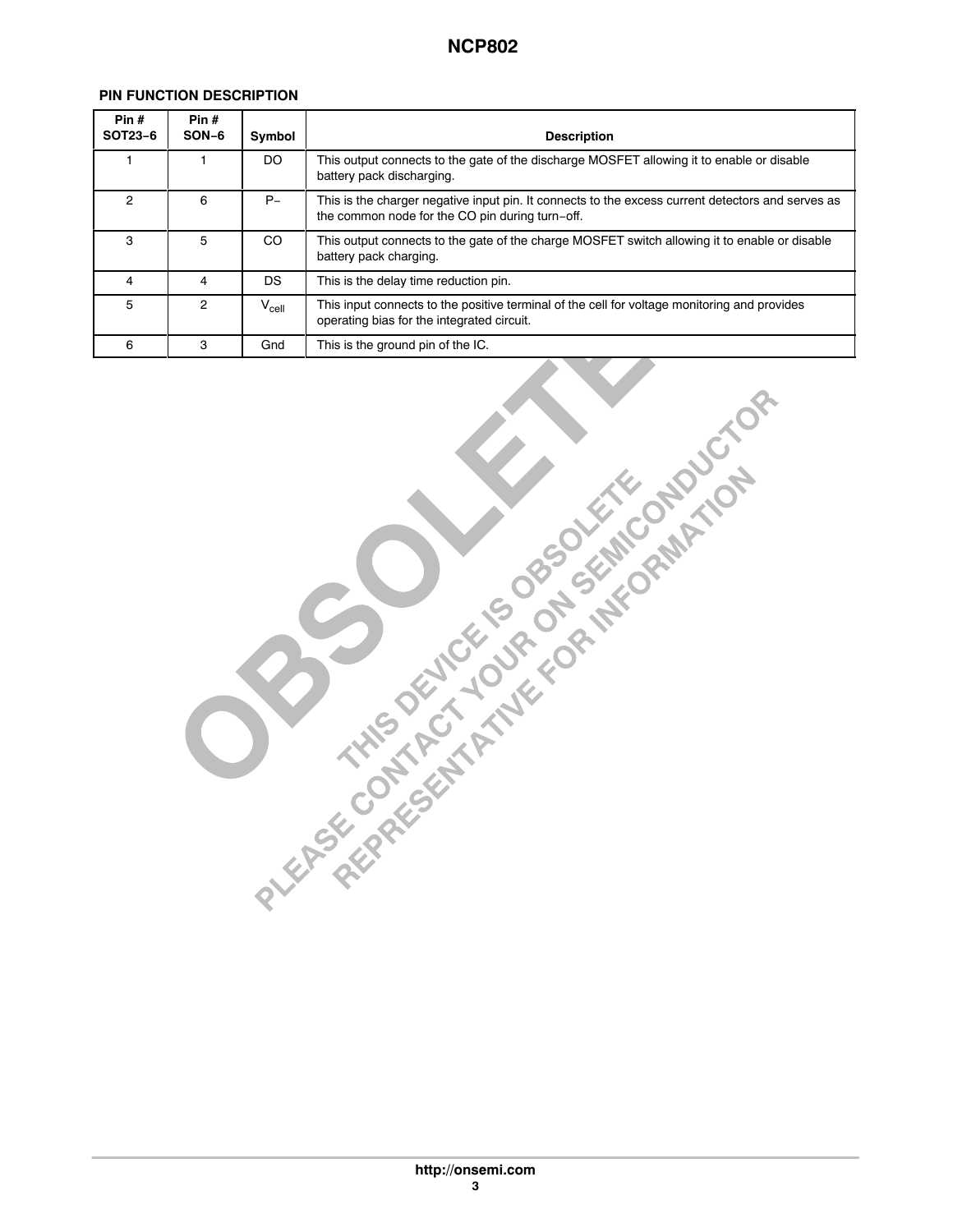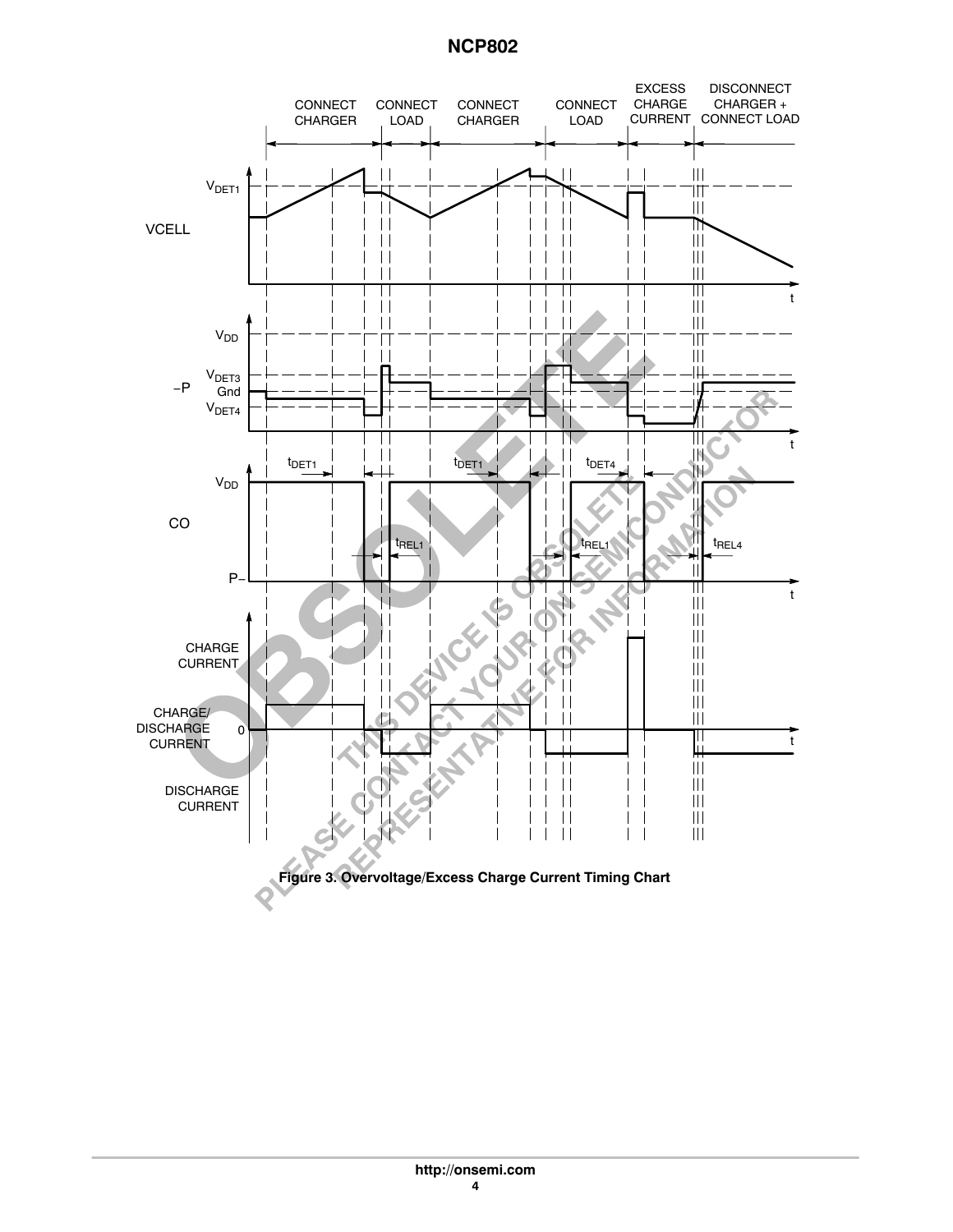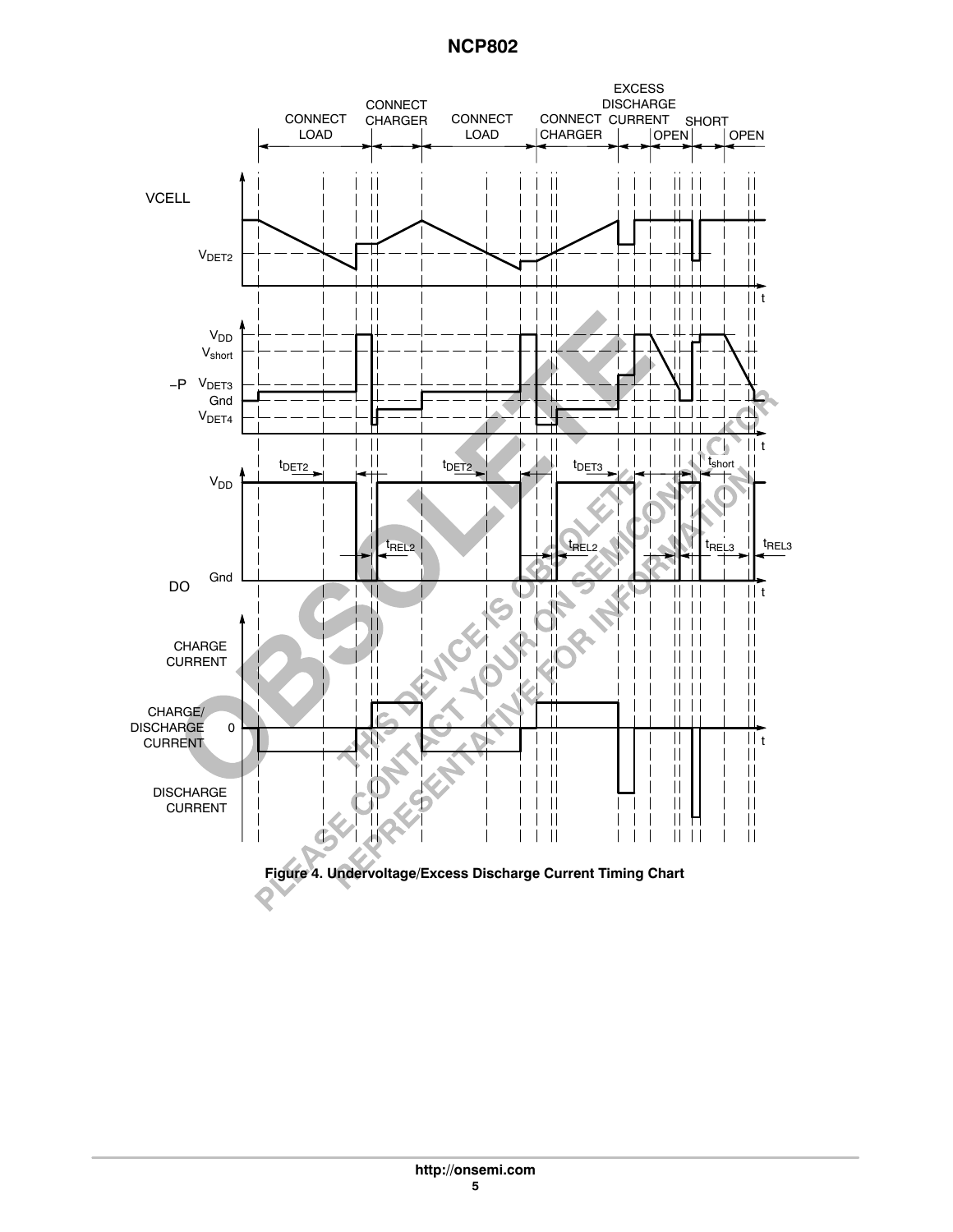### **MAXIMUM RATINGS**

| <b>Rating</b>                                                                        | Symbol                      | Value                                           | <b>Unit</b>  |
|--------------------------------------------------------------------------------------|-----------------------------|-------------------------------------------------|--------------|
| Supply Voltage (Pin 5 to Pin 6)                                                      | $V_{DD}$                    | $-0.3$ to 12                                    |              |
| Input Voltage<br>P- Pin Voltage (Pin 5 to Pin 2)<br>DS Pin Voltage (Pin 4 to Pin 6)  | $V_{P-}$<br>$V_{DS}$        | $V_{DD}$ + 0.3 to $V_{DD}$ – 28<br>$-0.3$ to 12 |              |
| Output Voltage<br>CO Pin Voltage (Pin 3 to Pin 2)<br>DO Pin Voltage (Pin 1 to Pin 6) | $V_{CO}$<br>V <sub>DO</sub> | $V_{DD}$ + 0.3 to $V_{DD}$ – 28<br>$-0.3$ to 12 |              |
| Power Dissipation                                                                    | $P_D$                       | 150                                             | mW           |
| Operating Ambient Temperature Range                                                  | T <sub>A</sub>              | $-40$ to 85                                     | $^{\circ}$ C |
| <b>Storage Temperature</b>                                                           | l <sub>stg</sub>            | $-55$ to 125                                    | °C           |

Á<del>LÁ ÁLÁN KELEL KELEL KELEL KELEL KELEL KELEL KELEL KELEL KELEL KELEL KELEL KELEL KELEL KELEL KELEL KELEL KELEL KELEL KELEL KELEL KELEL KELEL KELEL KELEL KELEL KELEL KELEL KELEL KELEL KELEL KELEL KELEL KELEL KELEL KELEL KE</del> Recommended Operating Conditions is not implied. Extended exposure to stresses above the Recommended Operating Conditions may affect Stresses exceeding Maximum Ratings may damage the device. Maximum Ratings are stress ratings only. Functional operation above the device reliability.

Á<del>LA A LA CARACTER COM A LA CARACTER COM A LA CARACTER COM A LA CARACTER COM A LA CARACTER COM A LA CARACTER COM</del>

Á<del>LÁN KELEMÉLET ELET ELETT</del>E ELETEZETE ELETEZETE ELETEZETE ELETEZETE ELETEZETE ELETEZETE ELETEZETE ELETEZETE ELE

<u>A sama salah sahiji désa di kacamatan Salah Salah Salah Salah Salah Salah Salah Salah Salah Salah Salah Salah Sa</u>

#### **ATTRIBUTES**

| __________                                                                                                                                                       |                 |
|------------------------------------------------------------------------------------------------------------------------------------------------------------------|-----------------|
| <b>Characteristics</b>                                                                                                                                           | Value           |
| <b>ESD Protection</b><br>$(C = 100 \text{ pF}, R = 1.5 \text{ k}\Omega)$<br>Human Body Model (HBM)<br>$(C = 200 \text{ pF}, R = 0 \Omega)$<br>Machine Model (MM) | ≤1 kV<br>≤150 \ |
| Moisture Sensitivity, Indefinite Time Out of Drypack (Note 1)                                                                                                    | Level 1         |
| Latch-up Current Maximum Rating per JEDEC standard JESD78                                                                                                        | ≤150 $mA$       |

1. For additional Moisture Sensitivity information, refer to Application Note AND8003/D.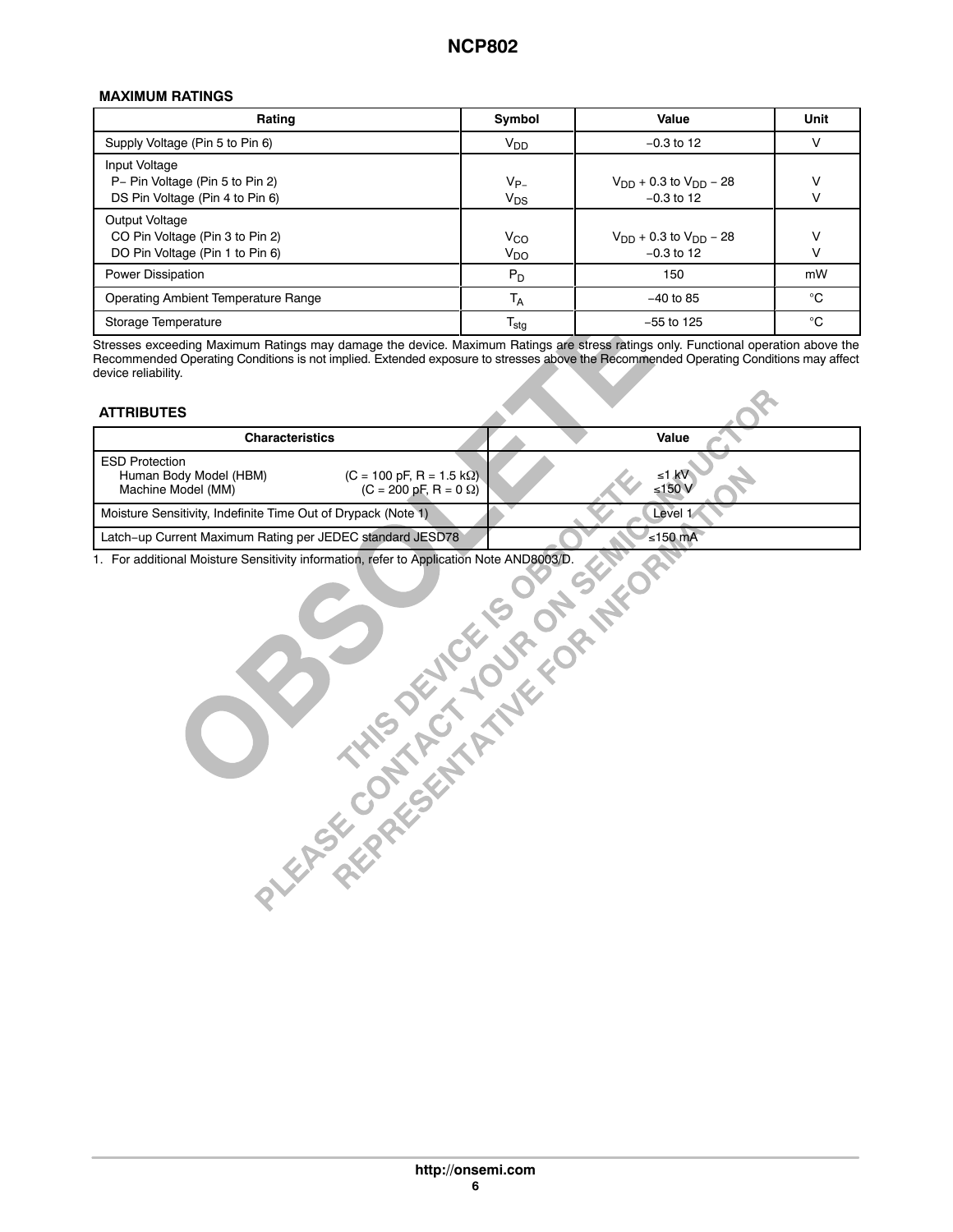### **ELECTRICAL CHARACTERISTICS**

 $(T_A = 25^{\circ}$ C, for min/max values  $T_A$  is the operating junction temperature that applies, unless otherwise noted.)

| <b>Characteristic</b>                                                                                                     |                                      | Symbol              | Min                            | <b>Typ</b>                     | Max                            |                                 | Unit Note 2 |
|---------------------------------------------------------------------------------------------------------------------------|--------------------------------------|---------------------|--------------------------------|--------------------------------|--------------------------------|---------------------------------|-------------|
| <b>VOLTAGE SENSING</b>                                                                                                    |                                      |                     |                                |                                |                                |                                 |             |
| Cell Charging Cutoff (Pin 5 to Pin 6)<br>Overvoltage Threshold, V <sub>DD</sub> Increasing<br>$(R1 = 330 \Omega)$         |                                      | V <sub>DET1</sub>   |                                |                                |                                |                                 |             |
| $T_A = 25^{\circ}C$<br>$T_A = -5$ °C to 55°C                                                                              | SN1/SAN1T1<br>SN1/SAN1T1             |                     | 4.325<br>4.32                  | 4.35<br>4.35                   | 4.375<br>4.38                  | $\vee$<br>$\vee$                | A           |
| $T_A = 25^{\circ}$ C<br>$T_A = -5^\circ \text{C}$ to 55 $^\circ \text{C}$<br>$T_A = 25^{\circ}C$<br>$T_A = -5$ °C to 55°C | SAN5T1<br>SAN5T1<br>SAN6T1<br>SAN6T1 |                     | 4.25<br>4.245<br>4.255<br>4.25 | 4.275<br>4.275<br>4.28<br>4.28 | 4.30<br>4.305<br>4.305<br>4.31 | $\vee$<br>V<br>$\vee$<br>$\vee$ | A<br>A      |
| Overvoltage Delay Time<br>$(V_{DD} = 3.6 V to 4.4 V)$                                                                     | SN1/SAN1T1/SAN6T1<br>SAN5T1          | t <sub>DET1</sub>   | 0.175<br>0.7                   | 0.250<br>01.0                  | 0.325<br>1.3                   | s                               | A           |
| Overvoltage Release Time<br>$(V_{DD} = 4.0 V, V_{P-} = 0 V$ to 1.0 V)                                                     |                                      | t <sub>REL1</sub>   | 11                             | 16                             | 21                             | ms                              | B           |
| Cell Discharging Cutoff (Pin 5 to Pin 6)<br>Undervoltage Threshold, V <sub>DD</sub> Decreasing                            | SN1/SAN1T1<br>SAN5T1/SAN6T1          | V <sub>DET2</sub>   | 2.34<br>2.24                   | 2.4<br>2.3                     | 2.46<br>2.36                   | V                               | C           |
| Undervoltage Time<br>$(V_{DD} = 3.6 V to 2.2 V)$                                                                          |                                      | $t$ DET2            | 14                             | 20                             | 26 <sup>2</sup>                | ms                              | C           |
| Undervoltage Release Delay Time<br>$(V_{DD} = 3.0 V, V_{P-} = 3.0 V$ to 0 V)                                              |                                      | t <sub>REL2</sub>   | 0.7                            | 1.2                            | $\rightarrow$ 1.7              | ms                              | D           |
| <b>CURRENT SENSING</b>                                                                                                    |                                      |                     |                                |                                |                                |                                 |             |
| Excess Discharge Current Threshold, V <sub>P-</sub> Increasing                                                            | SN1T1/SAN1T1/SAN6T1<br>SAN5T1        | V <sub>DET3</sub>   | 0.180<br>0.080                 | 0.200<br>0.100                 | 0.220<br>0.120                 | $\vee$                          | Κ           |
| Excess Discharge Current Delay Time<br>$(V_{DD} = 3.0 V, V_{P-} = 0 V$ to 1.0 V)                                          | SN1T1/SAN1T1/SAN6T1<br>SAN5T1        | t <sub>DET3</sub>   | 8.0<br>4.0                     | 12<br>6.0                      | 16<br>8.0                      | ms                              | Κ           |
| Excess Discharge Current Release Time<br>$(V_{DD} = 3.0 V, V_{P-} = 3.0 V to 0 V)$                                        |                                      | $t$ REL3            | 0.7                            | 1.2                            | 1.7                            | ms                              | Κ           |
| Excess Charge Current Threshold, V <sub>P-</sub> Decreasing                                                               |                                      | V <sub>DET4</sub>   | $-0.13$                        | $-0.1$                         | $-0.07$                        | $\vee$                          | E           |
| Excess Charge Current Delay Time<br>$(V_{DD} = 3.0 V, V_{P-} = 0 V to -1.0 V)$                                            | SN1T1/SAN1T1/SAN6T1<br>SAN5T1        | t <sub>DET4</sub>   | 11<br>5.0                      | 16<br>8.0                      | 21<br>11                       | ms                              | E           |
| Excess Charge Current Release Time<br>$(V_{DD} = 3.0 V, V_{P^-} = -1.0 V to 0 V)$                                         |                                      | $t$ <sub>REL4</sub> | 0.7                            | 1.2                            | 1.7                            | ms                              | E           |
| <b>Short Protection Voltage</b><br>$(V_{DD} = 3.0 V)$                                                                     |                                      | <b>V</b> SHORT      | $V_{DD} - 1.4$                 | $V_{DD} - 1.1$                 | $V_{DD}$ -0.8                  | $\vee$                          | Κ           |
| Short Protection Delay Time<br>$(V_{DD} = 3.0 V, V_{P-} = 0 V$ to 3.0 V)                                                  |                                      | t <sub>SHORT</sub>  | 250                            | 400                            | 600                            | us                              | K           |
| <b>Reset Resistance</b><br>$(V_{DD} = 3.6 V, V_{P-} = 1.0 V)$                                                             |                                      | RSHORT              | 15                             | 30                             | 45                             | $k\Omega$                       | K           |

2. Indicates test circuits shown on pages [16](#page-15-0) and [17.](#page-16-0)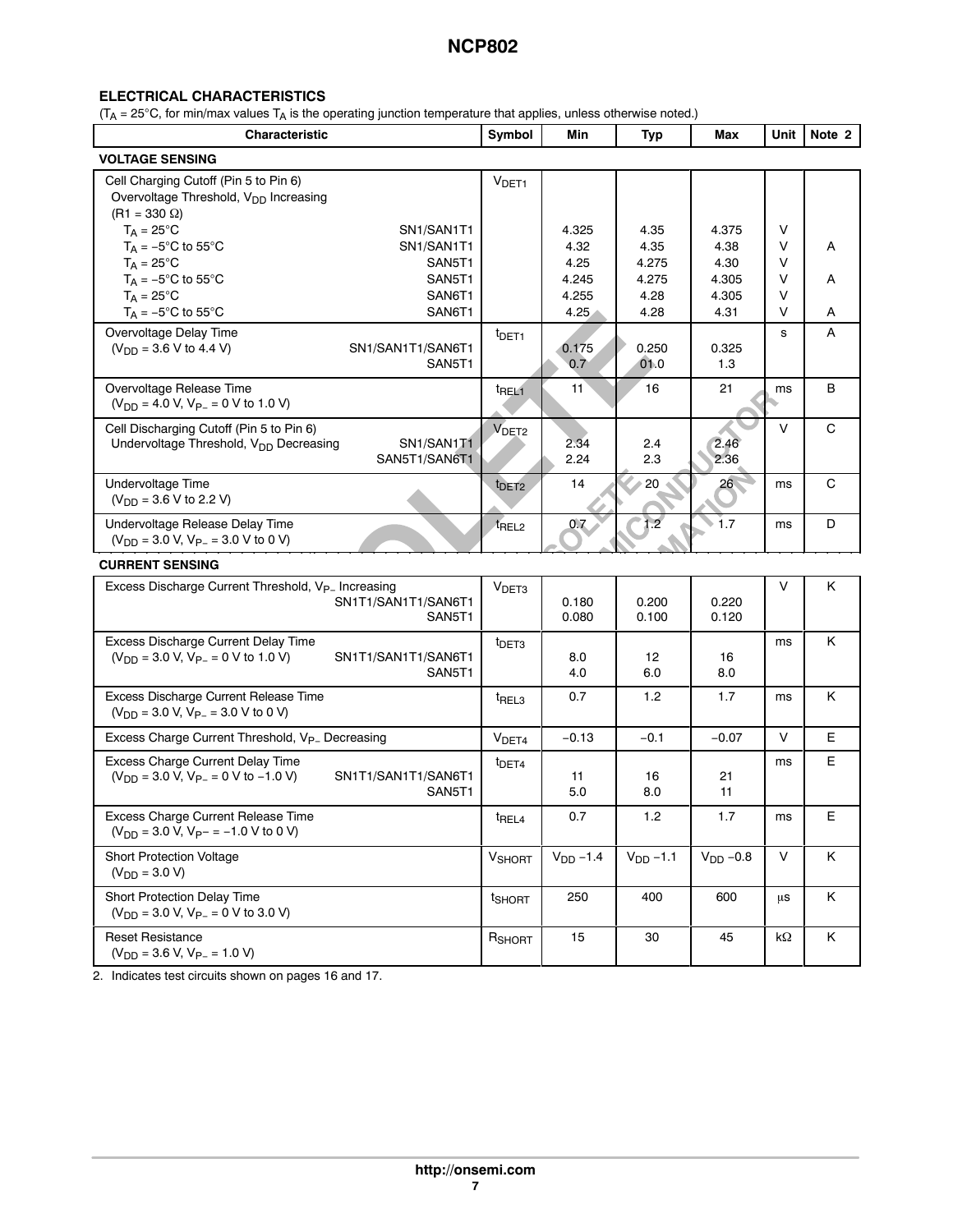### **ELECTRICAL CHARACTERISTICS**

 $(T_A = 25^\circ \text{C}$ , for min/max values  $T_A$  is the operating junction temperature that applies, unless otherwise noted.)

| <b>Characteristic</b>                                                                    | Symbol           | Min                             | <b>Typ</b> | Max                             | Unit          | Note 3 |
|------------------------------------------------------------------------------------------|------------------|---------------------------------|------------|---------------------------------|---------------|--------|
| <b>OUTPUTS</b>                                                                           |                  |                                 |            |                                 |               |        |
| Charge Gate Drive Output Low (Pin 3 to Pin 2) ( $V_{DD} = 4.5$ V, $I_0 = 50 \mu A$ )     | $V_{ol1}$        | $\qquad \qquad =$               | 0.4        | 0.5                             |               | G      |
| Charge Gate Drive Output High (Pin 5 to Pin 3) ( $V_{DD}$ = 3.9 V, $I_0$ = -50 $\mu$ A)  | $V_{oh1}$        | 3.4                             | 3.7        | $-$                             | $\vee$        | н      |
| Discharge Gate Drive Output Low (Pin 1 to Pin 6)<br>$(V_{DD} = 2.0 V, I_0 = 50 \mu A)$   | V <sub>ol2</sub> | $\equiv$                        | 0.2        | 0.5                             |               |        |
| Discharge Gate Drive Output High (Pin 5 to Pin 1)<br>$(V_{DD} = 3.9 V, I_o = -50 \mu A)$ | $V_{oh2}$        | 3.4                             | 3.7        | $\overline{\phantom{0}}$        | $\mathcal{U}$ |        |
| <b>DELAY SHORTENING (DS PIN)</b>                                                         |                  |                                 |            |                                 |               |        |
| DS Pin High Input Voltage                                                                | V <sub>IH</sub>  | <b>V<sub>DD</sub></b><br>$-0.5$ | $-$        | <b>V<sub>DD</sub></b><br>$+0.3$ |               | F.     |
| DS Pin Middle Input Voltage ( $V_{DD}$ = 3.6 to 4.4 V)                                   | $V_{IM}$         | 1.05                            | $-$        | V <sub>DD</sub><br>$-1.1$       | $\mathsf{V}$  | F      |
| DS Pin Pull-down Resistance ( $V_{DD}$ = 3.6 V)                                          | <b>RDS</b>       | 0.5                             | 1.3        | 2.5                             | ΜΩ            | F.     |
| <b>TOTAL DEVICE</b>                                                                      |                  |                                 |            |                                 |               |        |
| <b>Supply Current</b>                                                                    | $I_{cell}$       |                                 |            |                                 |               |        |

| Supply Current<br>Operating ( $V_{DD}$ = 3.9 V, $V_{P-}$ = 0 V)<br>Standby ( $V_{DD}$ = 2.0 V)    | $I_{cell}$               | $\Delta \mathscr{L}$ | 3.0 <sub>0</sub> | 6.0<br>0.1 | uA | – |  |
|---------------------------------------------------------------------------------------------------|--------------------------|----------------------|------------------|------------|----|---|--|
| <b>Operating Voltage</b>                                                                          | $V_{DD}$                 | . . ت                | -                | 5.0        | uΑ |   |  |
| Minimum Operating Cell Voltage for Zero Volt Charging<br>(Pin 5 to Pin 2) ( $V_{DD}$ – Gnd = 0 V) | $\mathsf{v}_\mathsf{ST}$ | -                    | -                | ∣.5        |    | М |  |

Á<del>LA 2000-ban az Elektron között</del>ette a története a története a története a története a története a története a tör

ÁÁÁÁ

Á A 1990-ben a szerint a szerint a szerint a szerint a szerint a szerint a szerint a szerint a szerint a szeri

ÁÁÁÁÁÁÁÁÁÁÁÁÁÁÁÁÁÁÁÁ 3. Indicates test circuits shown on pages [16](#page-15-0) and [17.](#page-16-0)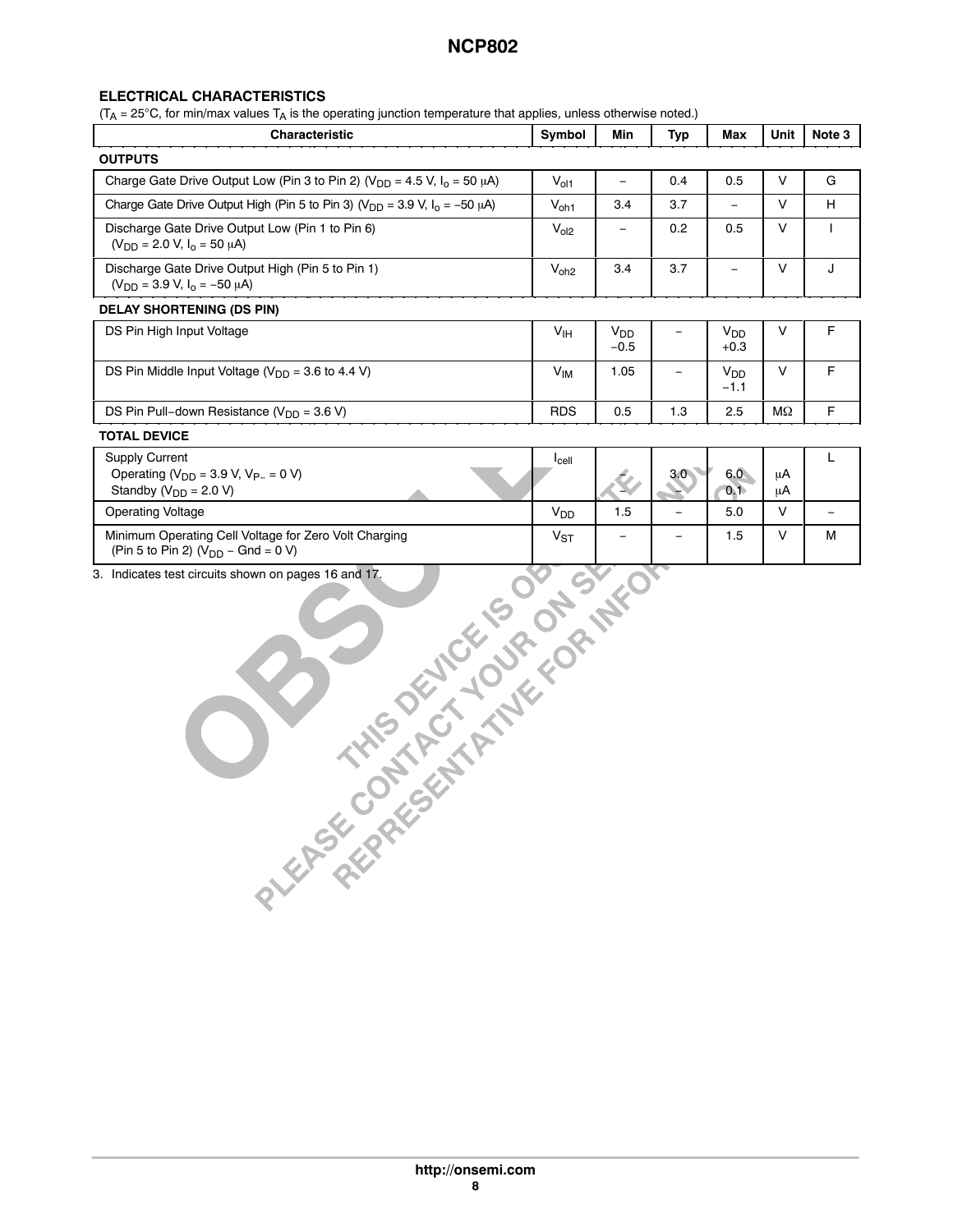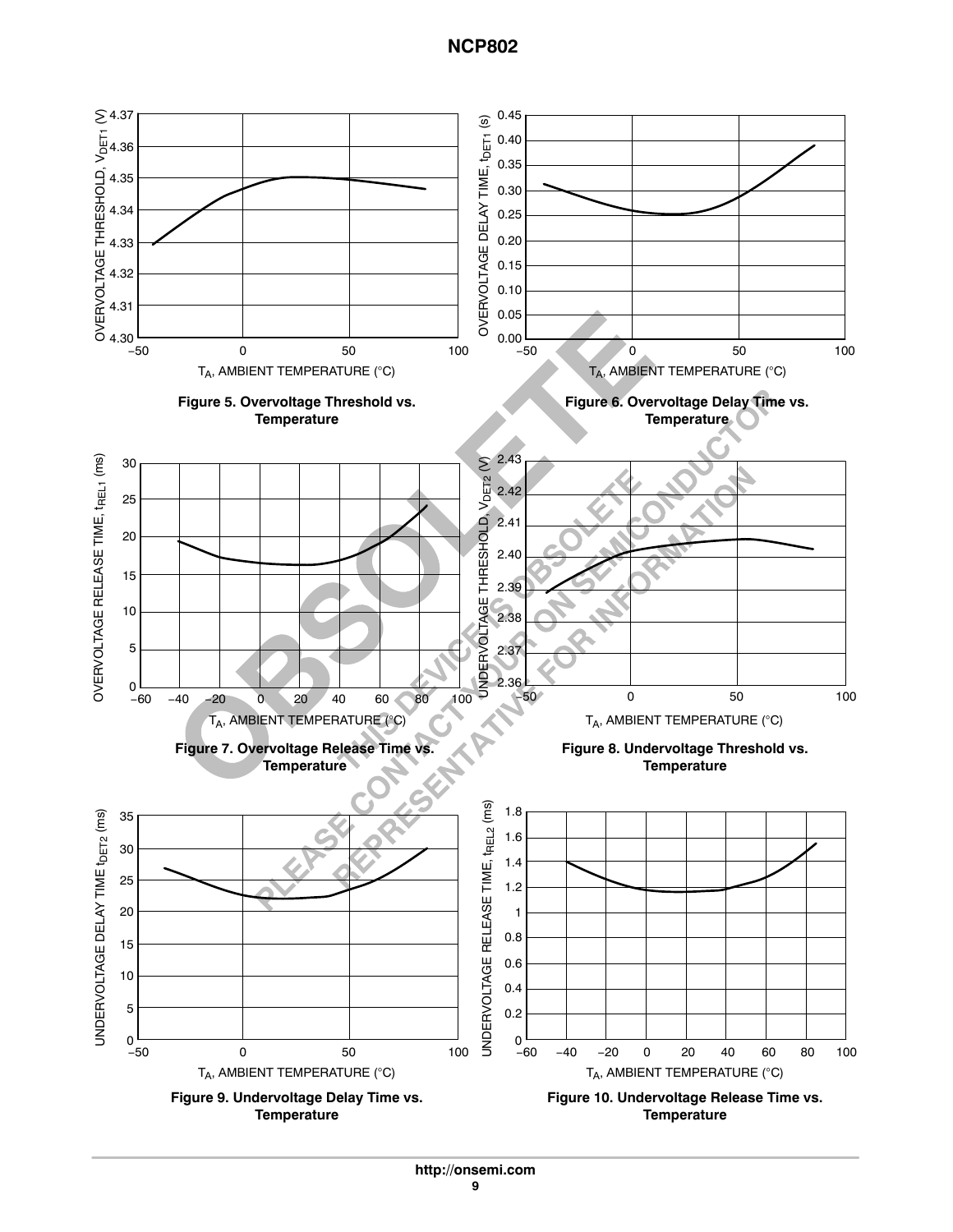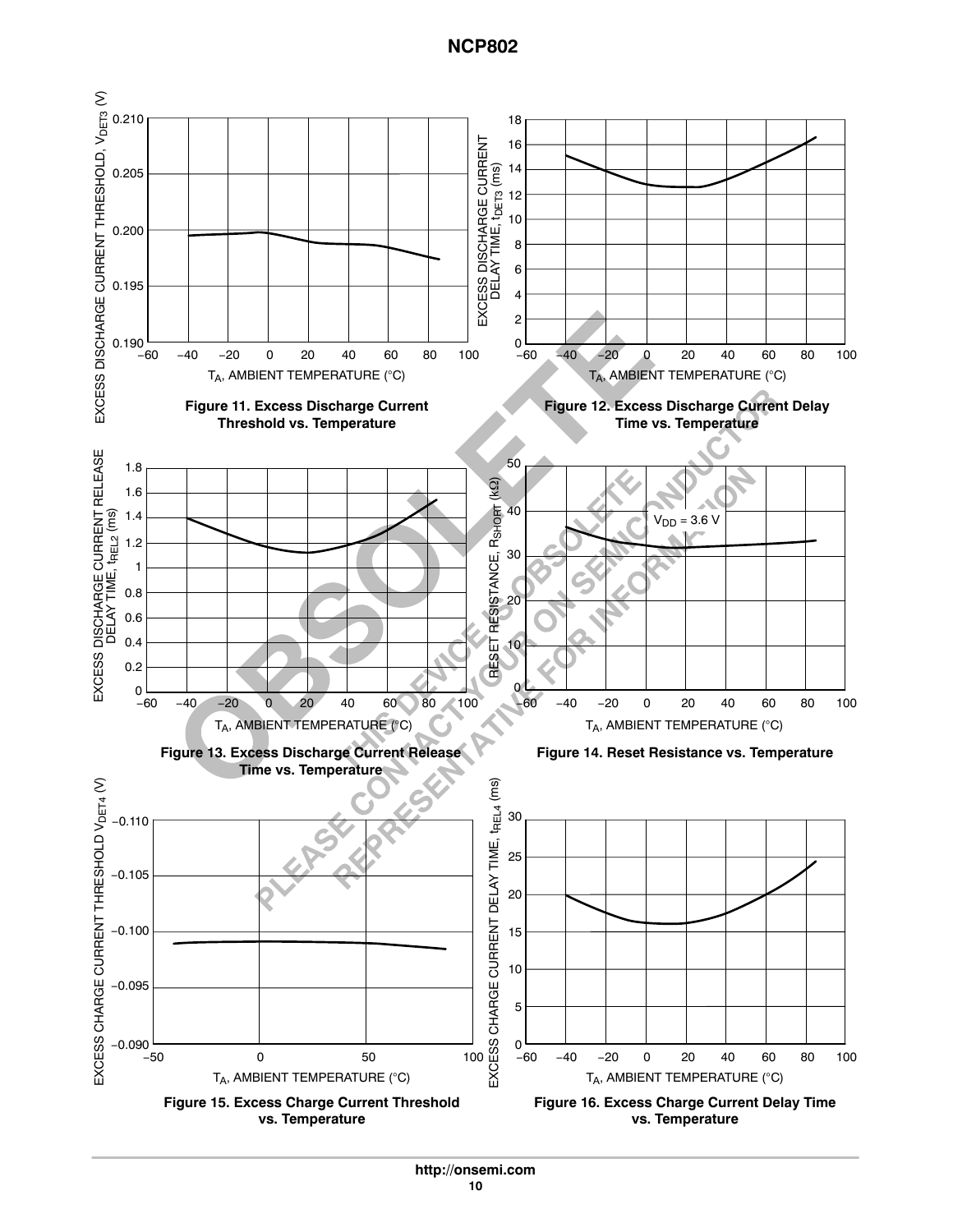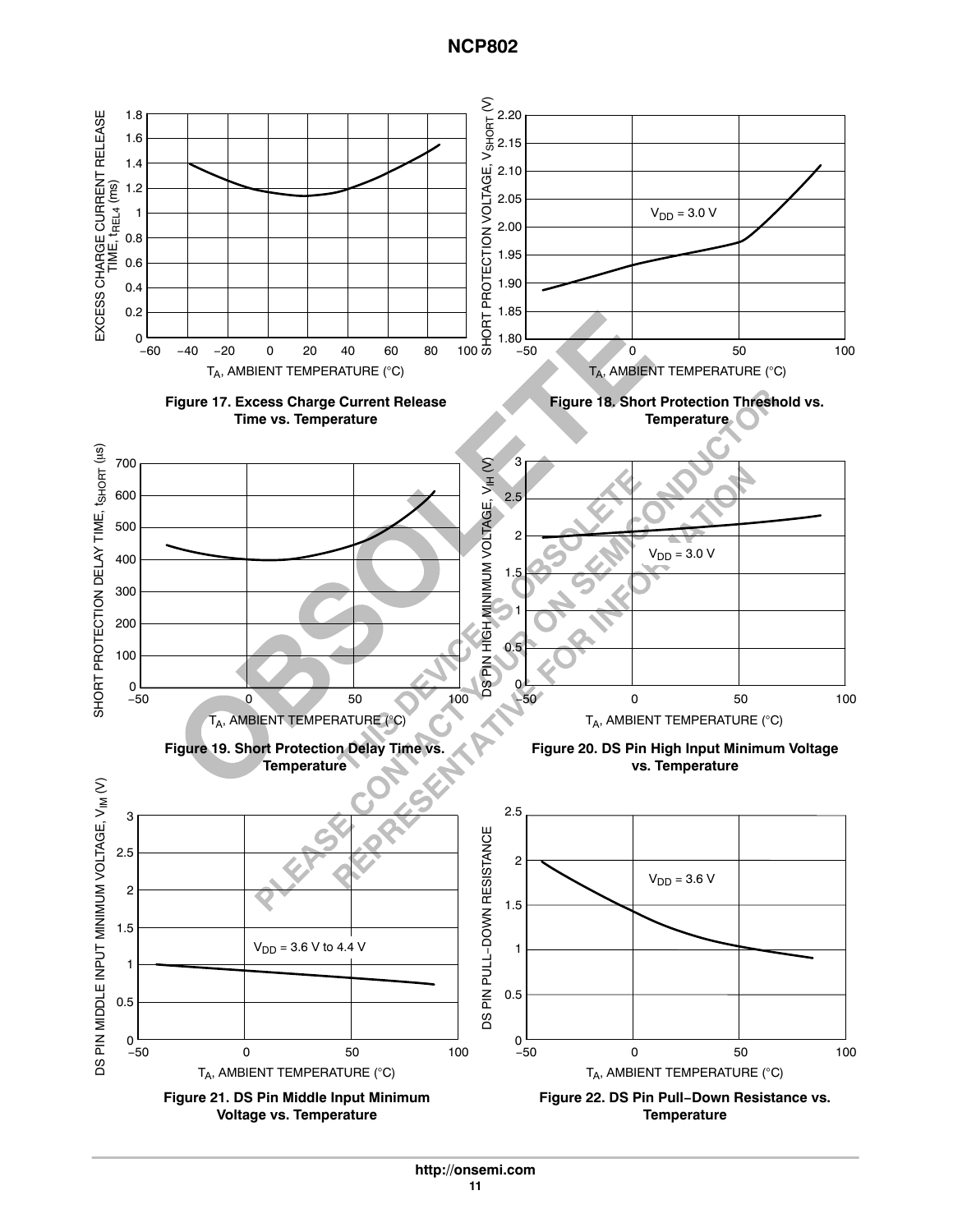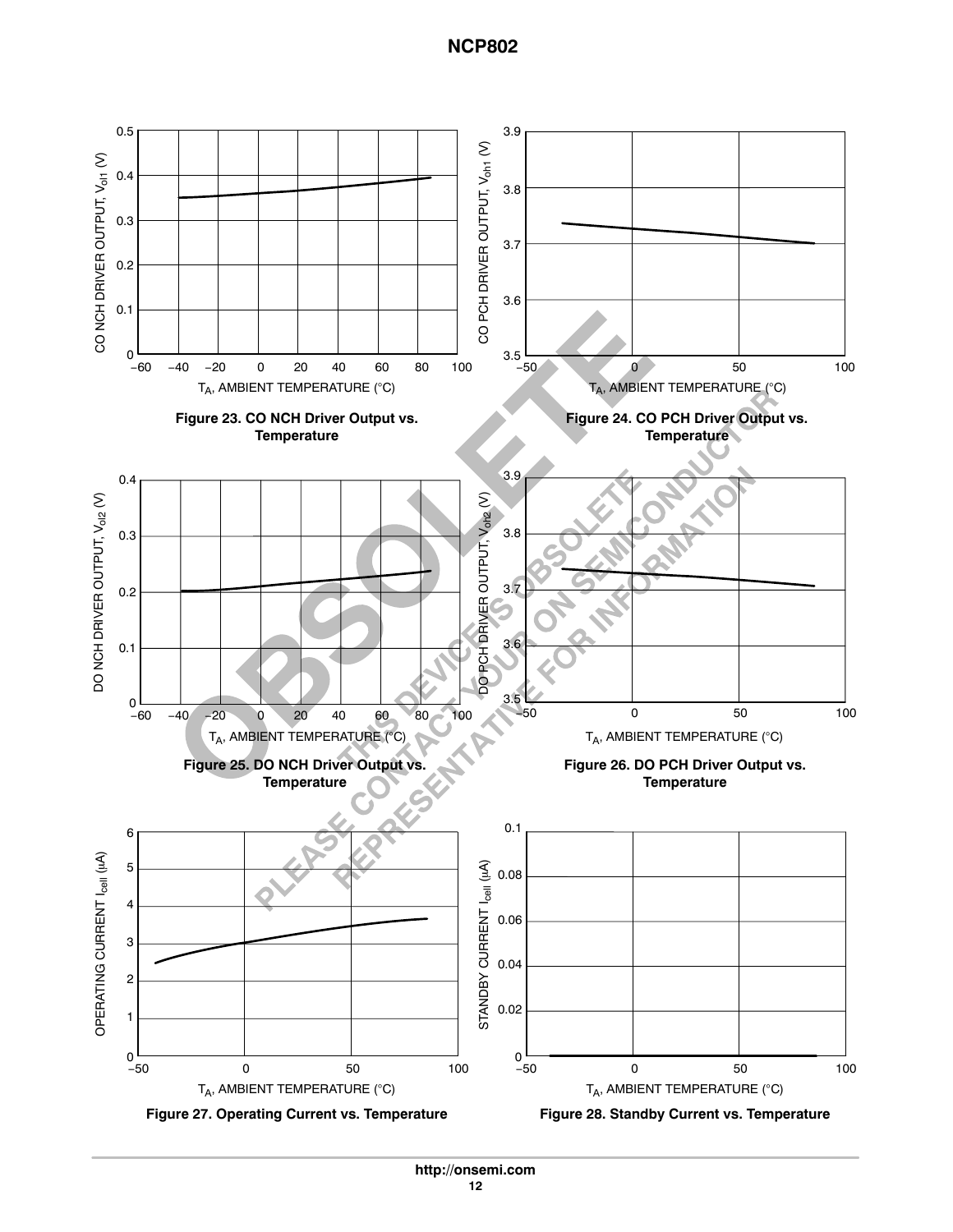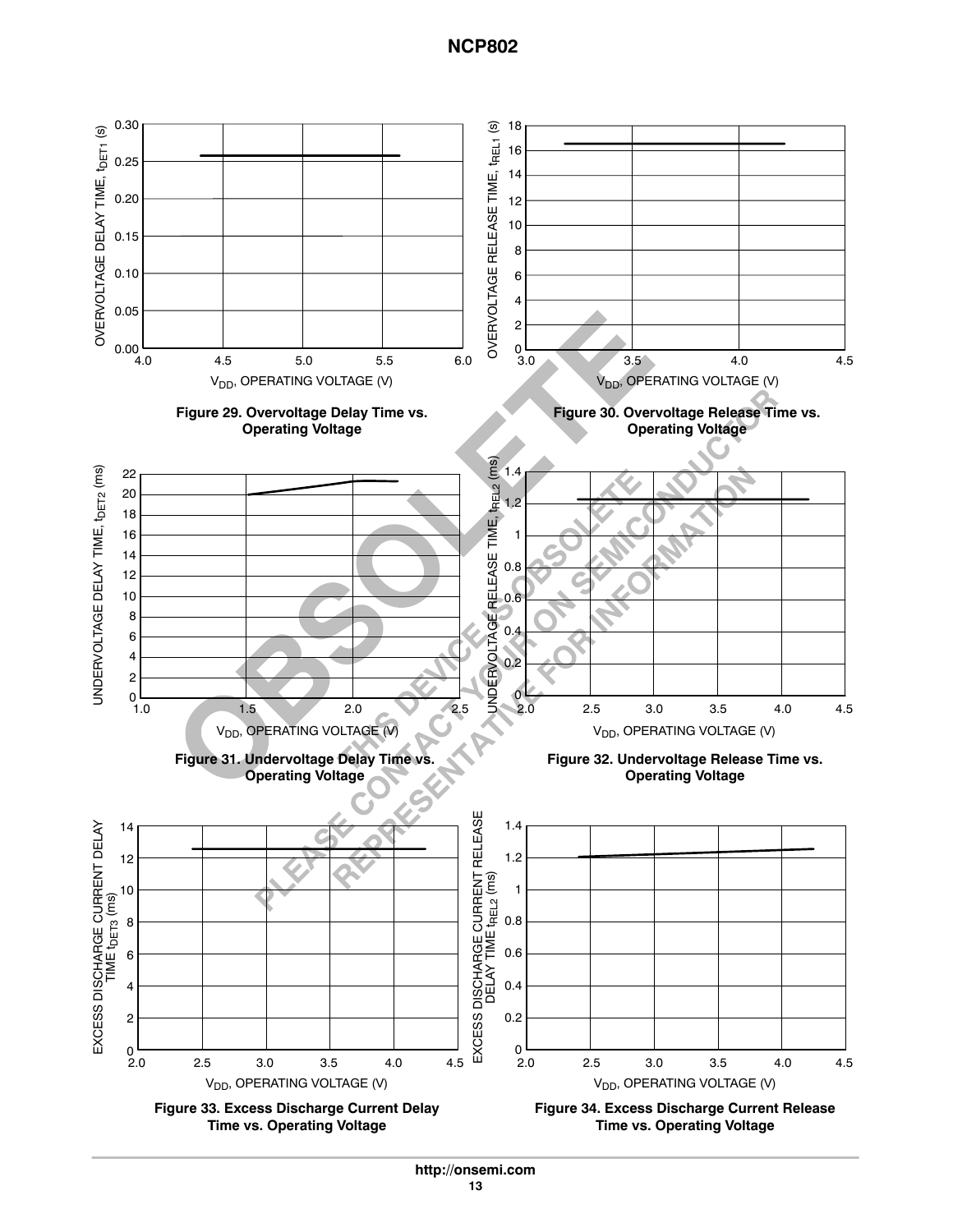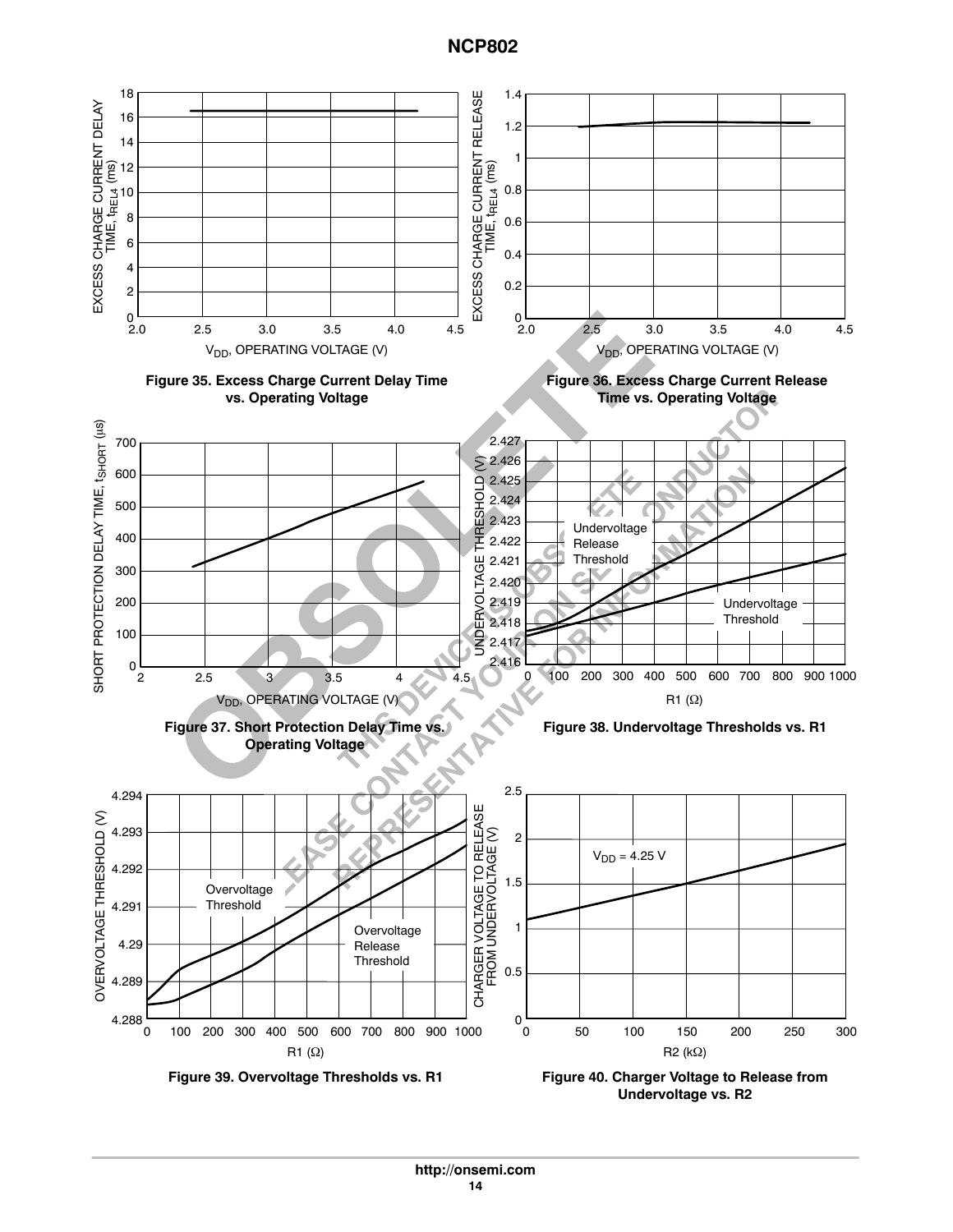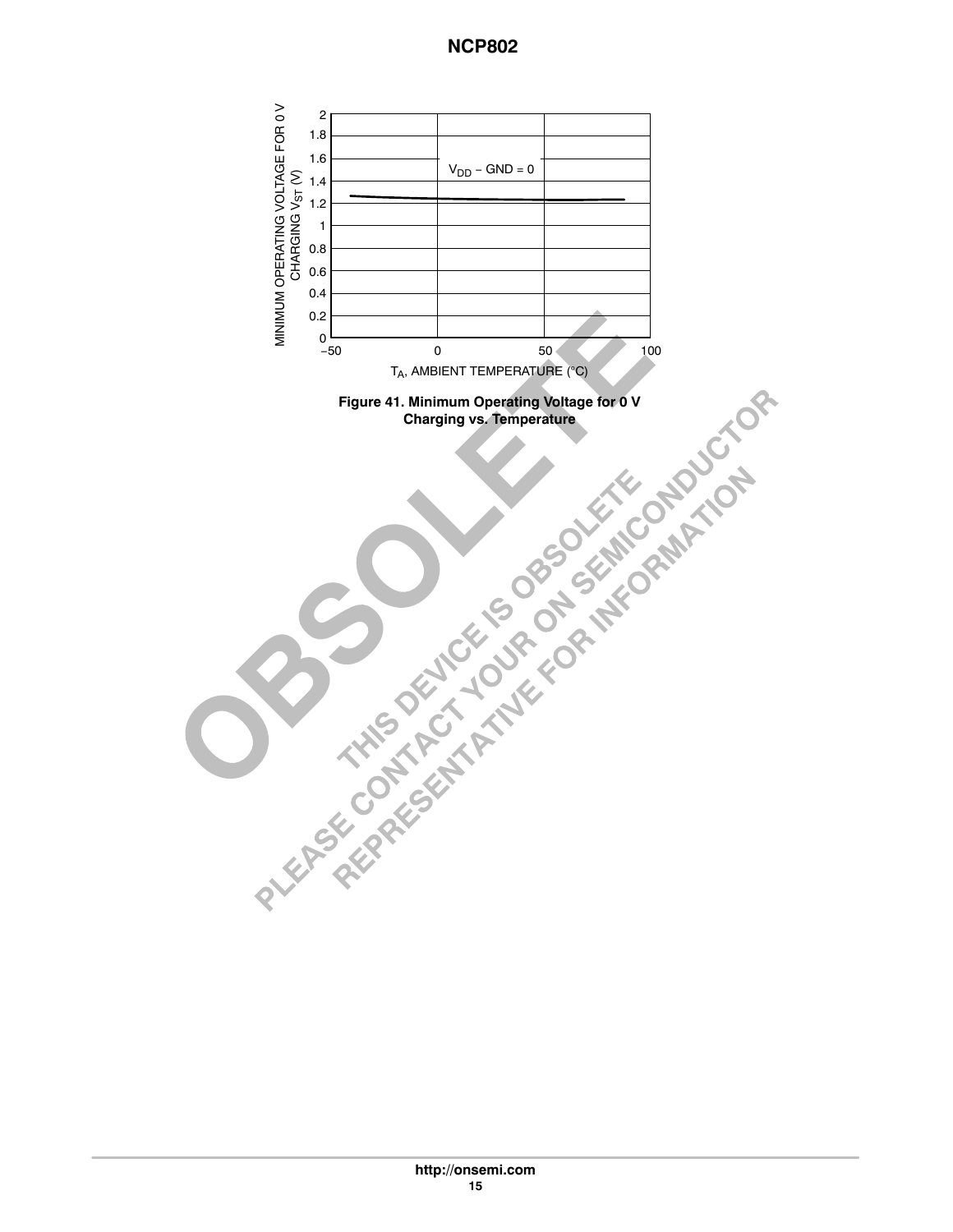<span id="page-15-0"></span>

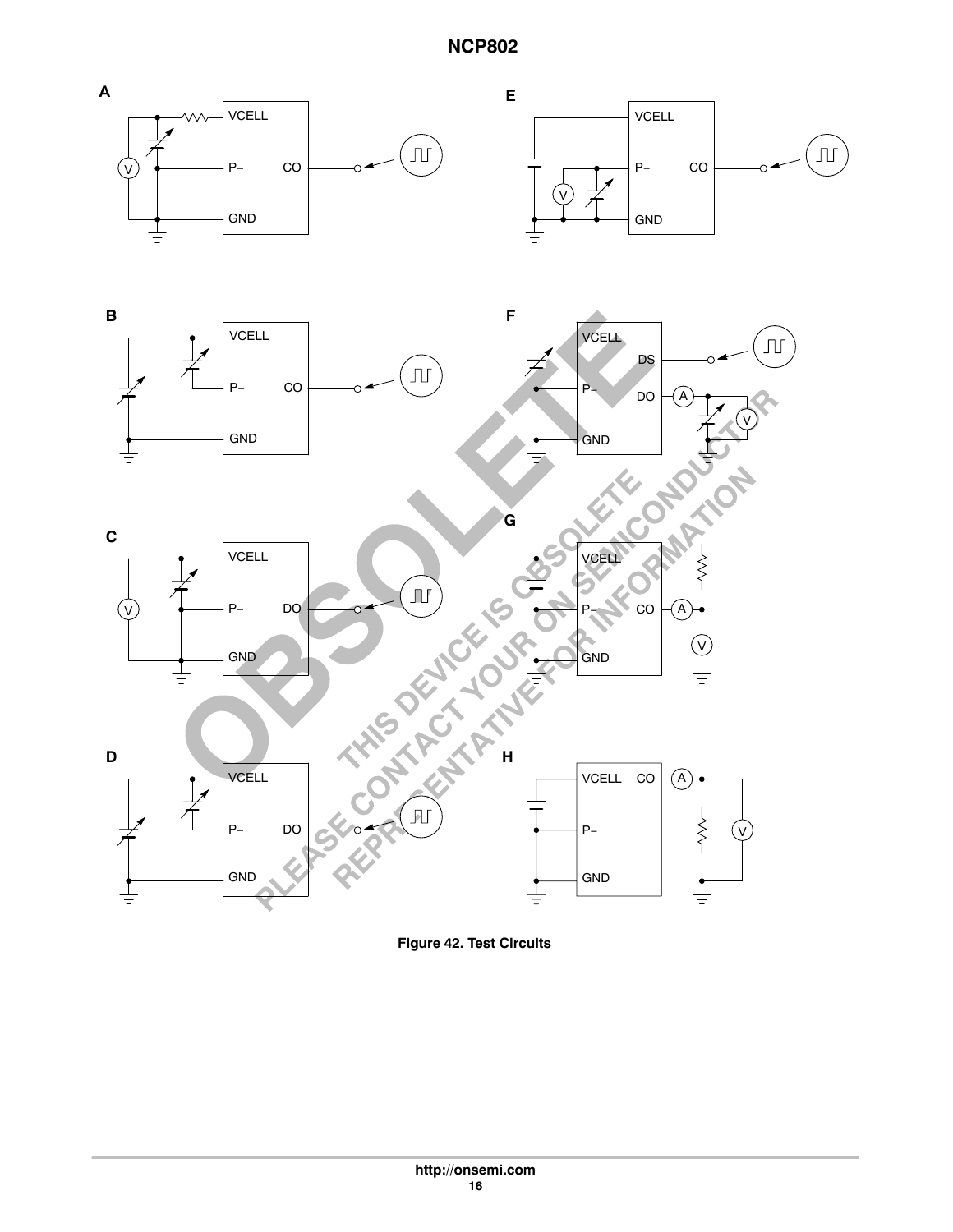<span id="page-16-0"></span>

#### **Overvoltage Detection**

The overvoltage detector (VD1) monitors the VCELL pin voltage. When the VCELL voltage crosses the overvoltage detector threshold (VDET1) from a low value to a value higher than VDET1, VD1 detects an over−charging condition. The NCP802 then turns off an external, charge control, N−channel, MOSFET by driving the CO pin to its low level. A level shifter, incorporated in a buffer driver for the CO pin, drives the low level of the CO pin to the P− pin voltage, which is connected to the source of the charge control MOSFET by a resistor. The high level of the CO pin is driven to the VCELL voltage with a CMOS buffer.

To reset the CO pin to its high level, the voltage at the VCELL pin must decrease to a level lower than VDET1. The overvoltage detector does not reset after the battery voltage falls below some hysteresis voltage. The NCP802 will not reset from an overvoltage fault as long as a charger is connected to the battery. Rather, the excess−discharge current detector (VD3) signals the IC to reset from an overvoltage condition by detecting a load while in an overvoltage condition. When the P− pin voltage becomes equal to or greater than than the excess discharge−current detector threshold (VDET3) during an overvoltage fault, the NCP802 senses the voltage drop across the charge MOSFET's body diode induced by the load current. It then resets from the overvoltage state.

There are internal, fixed delay times for both the detection and release from an overvoltage condition. If the fault or reset conditions are shorter than their respective delay times, the NCP802 ignores that condition and stays in its previous state.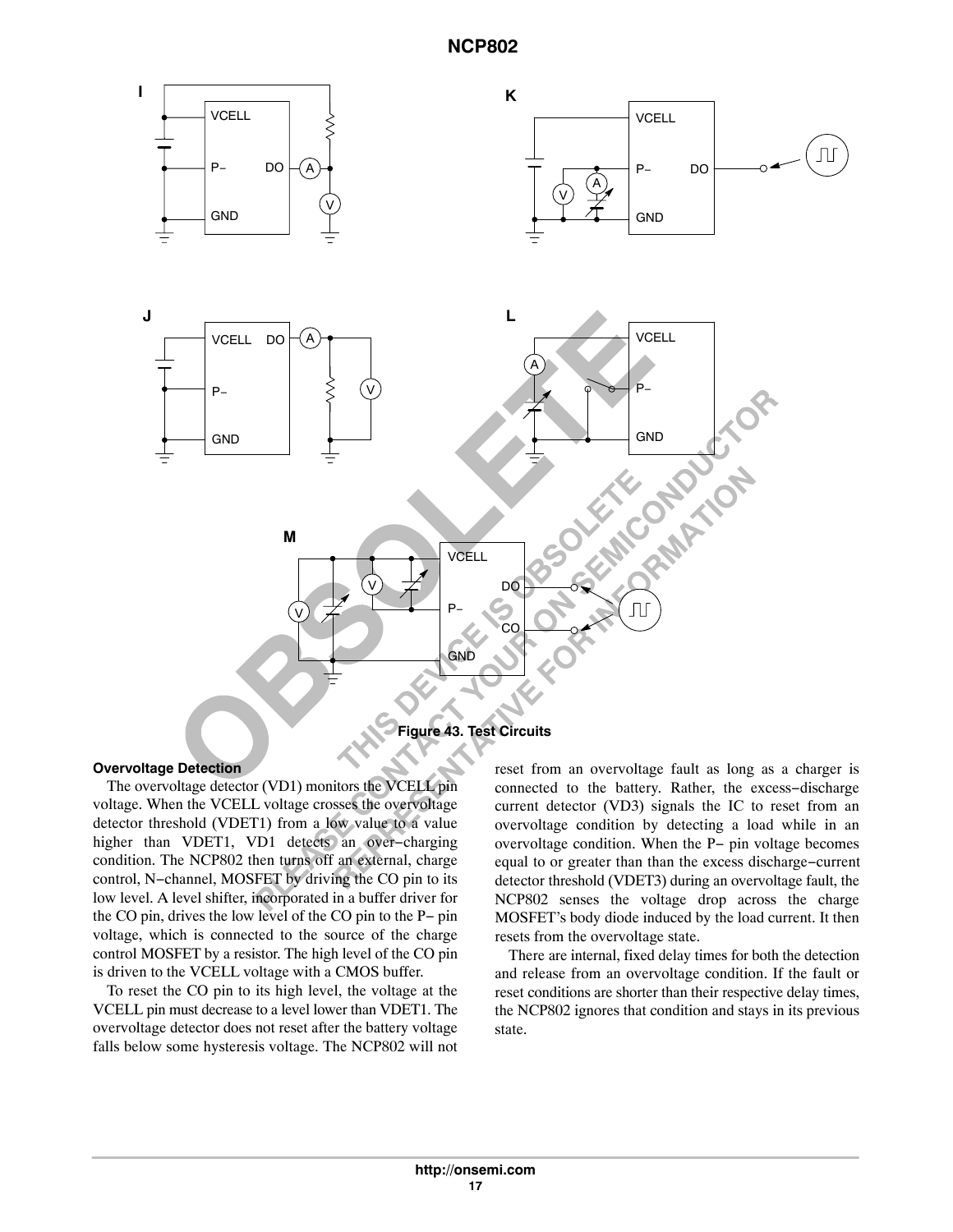#### **Undervoltage Detection**

The undervoltage detector (VD2) monitors the VCELL pin voltage. When the VCELL voltage crosses the undervoltage threshold (VDET2) from a high value to a value lower than VDET2, VD2 senses an undervoltage condition, and an external, discharge control, N−channel MOSFET turns off by driving the DO pin to its low level. The low level of DO is set to GND and the high level to VCELL.

To reset the DO pin to its high level, one must connect a charger to the battery pack. While the VCELL voltage remains under VDET2, charge−current can flow through the parasitic diode of the external discharge control MOSFET. Once the VCELL voltage rises above VDET2, the NCP802 drives DO high. Connecting a charger to the battery pack drives the DO level high instantaneously when the VCELL voltage is higher than VDET2. VD2 has no hysteresis.

After VD2 detects an undervoltage condition, the NCP802 enters a low supply current, standby mode. Maximum standby current equals 0.1 µA at VCELL equal to 2.0 V. An internal pull−up disables all the device functions and thus drastically lowers quiescent current. When the charger connects to the battery, it pulls small levels of current from the P− pin. This overcomes the internal pull−up and allows the NCP802 to reset.

There are internal, fixed delay times for both the detection and release from an undervoltage condition. If the fault or reset conditions are shorter than their respective delay times, the NCP802 ignores that condition and stays in its previous state.

#### **Excess Discharge−Current/Short Circuit Detection**

The excess discharge−current detector (VD3) and the short circuit detector can function when the control MOSFET's are on. When the P− pin voltage is below the short circuit detection voltage (VSHORT) and above the excess discharge−current threshold (VDET3), VD3 operates. When the P− pin voltage rises higher than VSHORT, the NCP802 enables the short circuit detector. When either detector activates, the NCP802 turns off an external, discharge control, N−channel, MOSFET by driving the DO pin to its low level.

The output delay time for the excess discharge−current detector is internally fixed. If the P− pin, voltage level recovers from a level between VSHORT and VDET3 within the delay time, the discharge MOSFET stays in its high state. Output delay time for release from excess discharge−current detection is typically 1.2 ms. When the short circuit detector activates, DO transitions to its low state after a delay time of approximately 400 µs.

There is an integrated pull−down resistor (RSHORT) connected between the P− and GND pins. After VD3 or the short circuit detector has activated; removing the cause of that activation turns the discharge MOSFET back on. This occurs because RSHORT pulls the P− pin, voltage level down to the GND pin, voltage level. The NCP802 internally disconnects RSHORT during a normal, fault−free, state. The NCP802 only connects RSHORT if it has detected an excess discharge−current or short circuit fault. In other words, VD3 is automatically released from excess discharge−current and short circuit faults when the user removes the load.

The output delay time of excess discharge−current detection is set shorter than the delay time for undervoltage detection. Therefore, if VCELL voltage drops below VDET2 during an excess discharge−current or short circuit fault, the NCP802 detects the current fault first. This prevents large discharge current faults from activating the undervoltage detector and putting the NCP802 into standby mode. Standby mode requires the charger to reset the NCP802, while excess discharge−current and short circuit faults only require that the fault be removed.

#### **Excess Charge−Current Detection**

When the battery pack is chargeable and discharge is also possible, VD4 senses the P− pin voltage. For example, if the user connects the battery to an inappropriate charger, excess current can flow. Then, the P− voltage drops below the excess charge−current threshold (VDET4). Next, the output of CO becomes low. This prevents excess current flow into the circuit by turning off the external MOSFET.

The output delay of the excess charge−current detector is internally fixed. If the fault condition is within the delay time window, the detector will not sense it and the MOSFET will not change state. VD4 can be released by disconnecting a charger and applying a load.

#### **Delay Shortening Function**

The output delay time of over−charge, over−discharge, excess discharge−current, excess charge−current, and the release from those detecting modes can be made shorter than the pre−set value by forcing the VCELL voltage to the DS pin. When one forces the specified middle range voltage to the DS pin, the output delay circuit becomes disabled. Therefore, under this condition, when over−charge or excess charge current is detected, output level can be checked without waiting for the delay.

A 1.3 MΩ pull–down resistor is connected between DS pin and GND internally. For normal operation, the DS pin should be at no connection state.

#### **Zero Battery Voltage Charging**

If the charger voltage is equal or higher than the zero−volt charge, minimum voltage (VST), the NCP802 drives the CO pin high. Therefore, it allows charging for batteries as low as zero volts.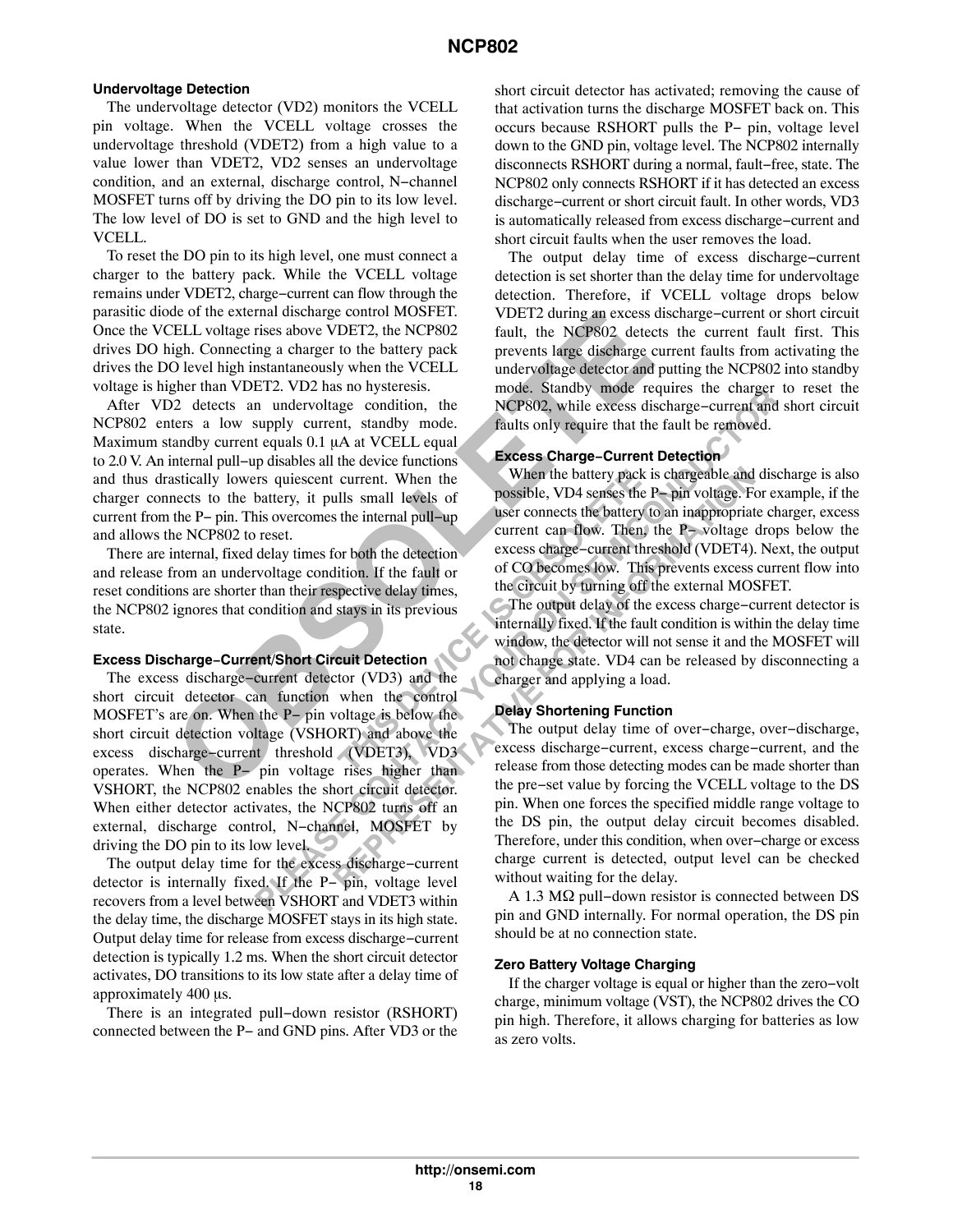

#### **Technical Notes**

R1 and C1 will stabilize a supply voltage to the NCP802. A recommended R1 value is less than 10 k BA larger value of R1.<br>
R1 and R2 can also help current limit the circuit against heverse charge or a charger with secess c leads to higher detection voltages. There may also be voltage detector errors from shoot through current into the NCP802. R1 and R2 can also help current limit the circuit against reverse charge or a charger with excess charging voltage applied to the NCP802 battery pack. Smaller R1 and R2 values may cause excessive power consumption over the specified power dissipation rating. Therefore, the total value of  $R1 + R2$  should be equal to or more than 1.0 k $\Omega$ . However, if one uses a very large value of R2, it might not be possible to release from undervoltage by connecting a charger. The recommended R2 value is equal to or less than 30 k $\Omega$ .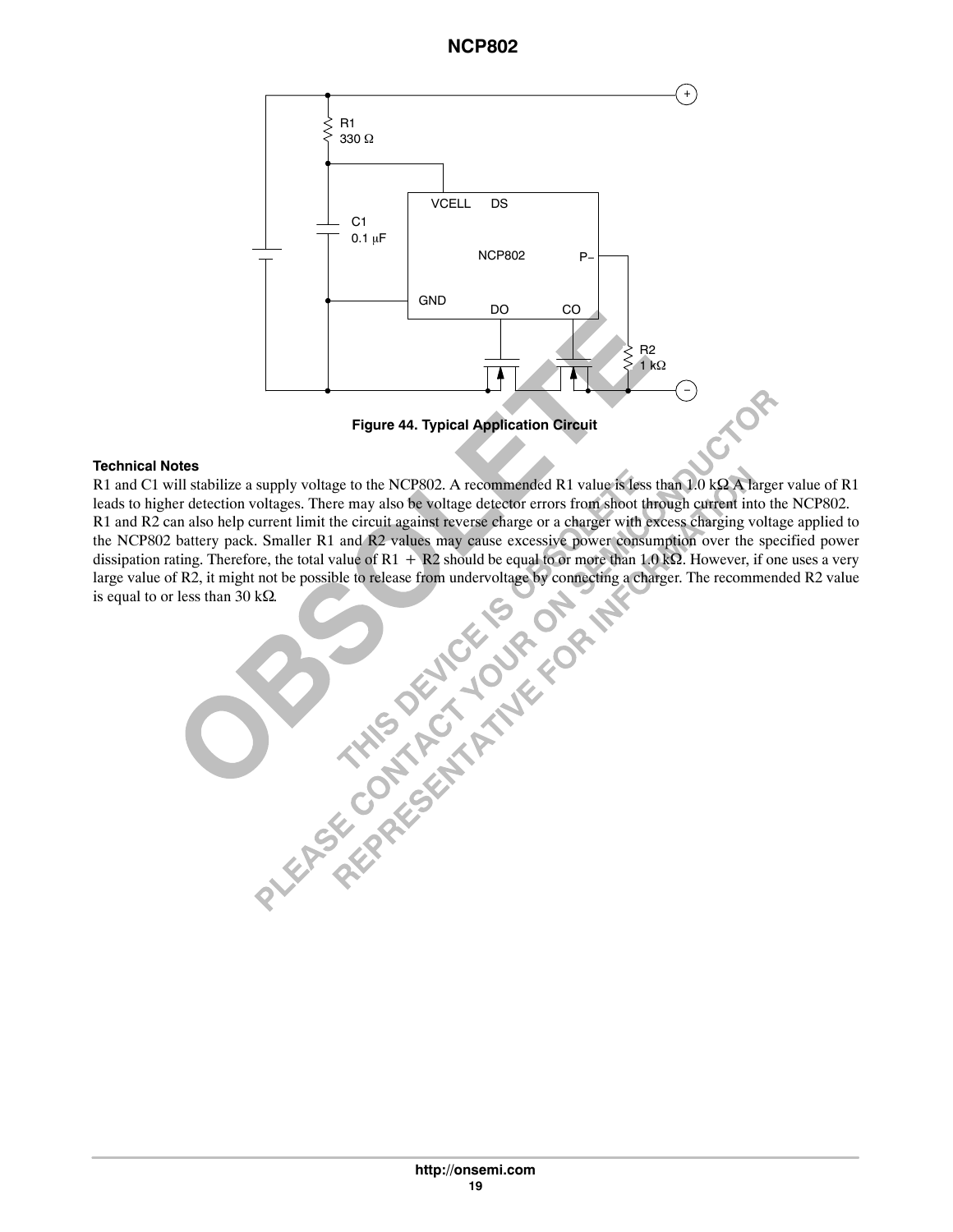#### <span id="page-19-0"></span>**ORDERING INFORMATION**

| <b>Device</b> | Package              | <b>Marking Code</b> | Shipping†          |  |  |
|---------------|----------------------|---------------------|--------------------|--|--|
| NCP802SN1T1   | SOT23-6              | ΚN                  | 3000 / Tape & Reel |  |  |
| NCP802SN1T1G  | SOT23-6<br>(Pb-Free) | <b>KN</b>           | 3000 / Tape & Reel |  |  |
| NCP802SAN1T1  | $SON-6$              | <b>KN</b>           | 3000 / Tape & Reel |  |  |
| NCP802SAN1T1G | $SON-6$<br>(Pb-Free) | <b>KN</b>           | 3000 / Tape & Reel |  |  |
| NCP802SAN5T1  | $SON-6$              | K7                  | 3000 / Tape & Reel |  |  |
| NCP802SAN5T1G | $SON-6$<br>(Pb-Free) | K7                  | 3000 / Tape & Reel |  |  |
| NCP802SAN6T1  | $SON-6$              | <b>KD</b>           | 3000 / Tape & Reel |  |  |
| NCP802SAN6T1G | $SON-6$<br>(Pb-Free) | <b>KD</b>           | 3000 / Tape & Reel |  |  |

†For information on tape and reel specifications, including part orientation and tape sizes, please refer to our Tape and Reel Packaging Specification Brochure, BRD8011/D.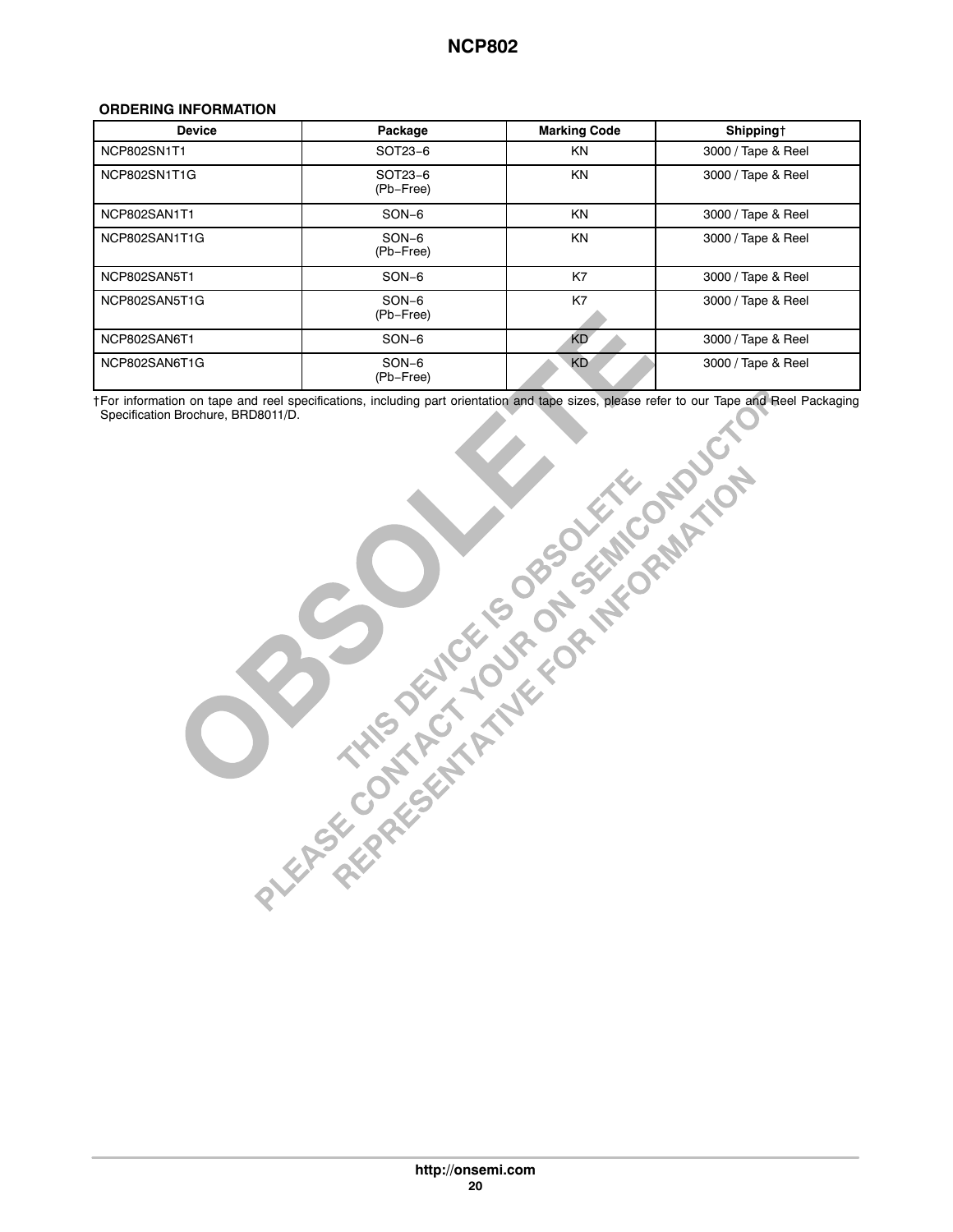### **PACKAGE DIMENSIONS**